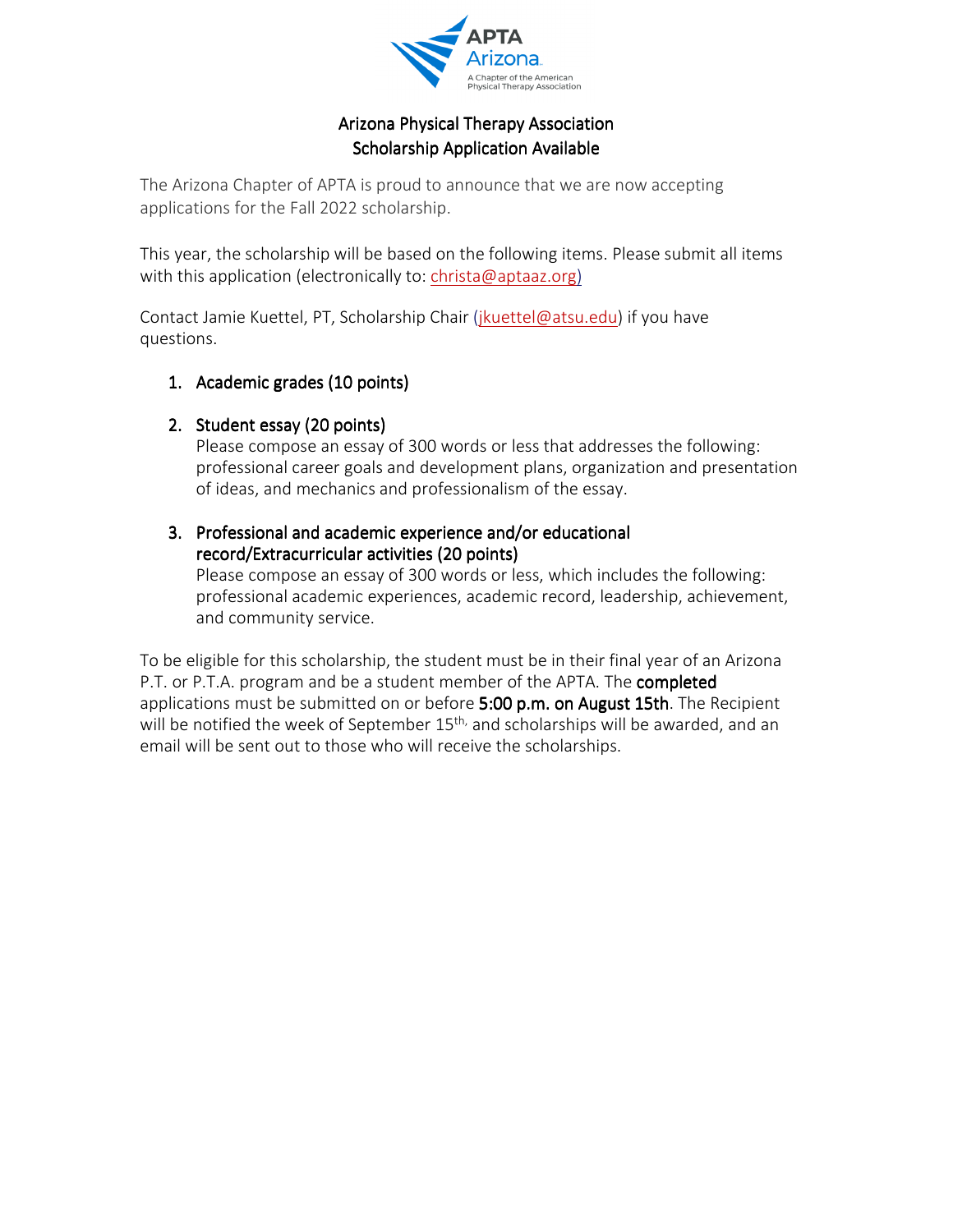

### Arizona Physical Therapy Association Scholarship Application

#### Personal Information

NAME: Click or tap here to enter text. MAILING ADDRESS: Click or tap here to enter text. CELL NUMBER: Click or tap here to enter text. EMAIL ADDRESS: Click or tap here to enter text. SCHOOL: Click or tap here to enter text. G.P.A.: Click or tap here to enter text. Are you in the final year of your program?  $\Box$ YES  $\Box$ NO

PT or P.T.A. (circle one)

### Application Requirements

- 1. Current G.P.A. (10 points)
	- $\Box$  current transcript provided (unofficial transcript is acceptable)
- 2. Student essay (20 points)

 $\overline{a}$ 

• In 300 words or less, please address your professional career goals following graduation. Specifically, how do you plan to make a positive impact on our profession that aligns with the vision of APTA (Transforming society by optimizing movement to improve the human experience)? The essay will be graded on clarity, grammar/punctuation, as well as content.